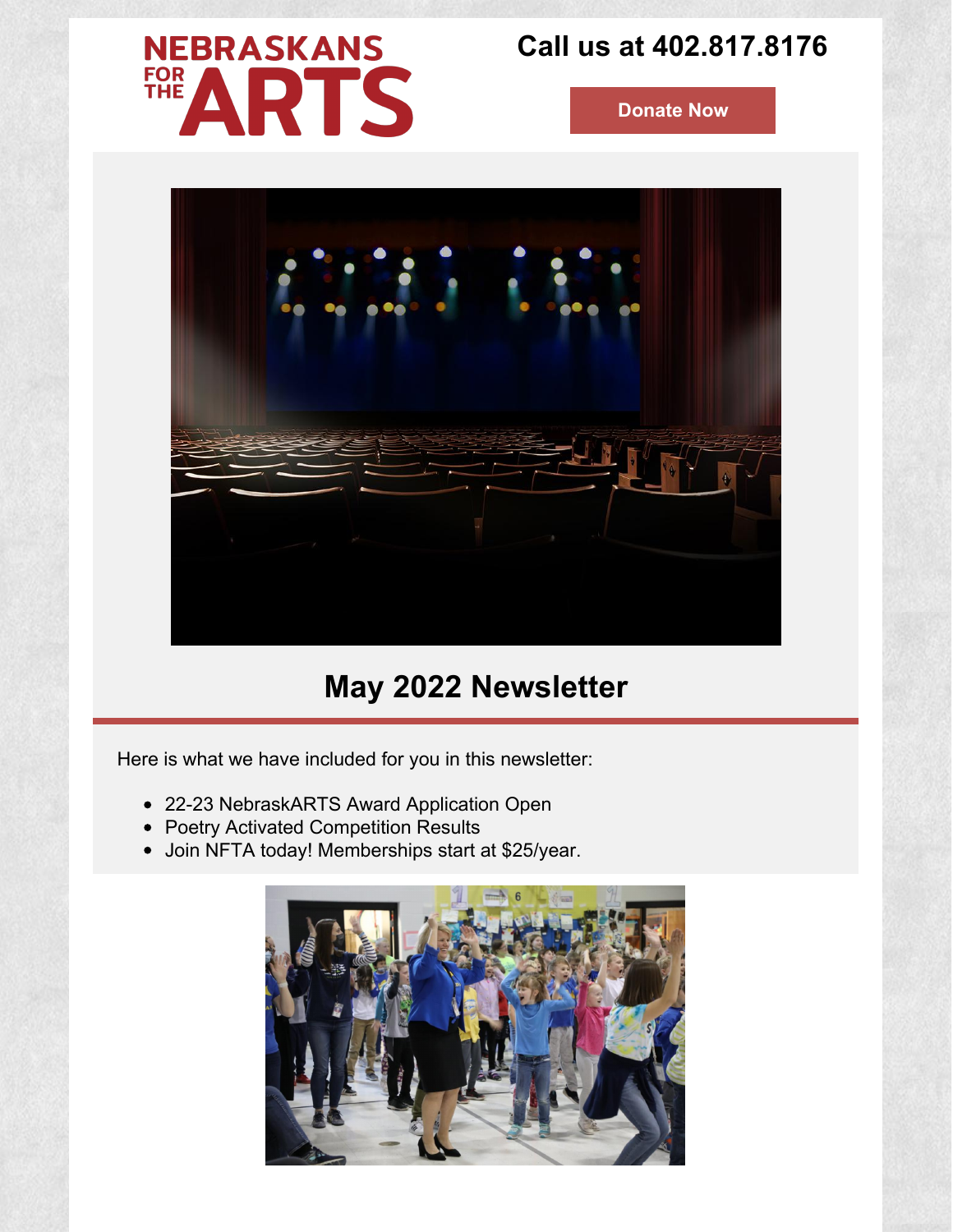### **2022-23 NebraskARTS Award Application Open**

Nebraskans for the Arts is happy to announce that the application form is now open for 2022-23. Each year, Nebraskans for the Arts honors two Nebraska school or school districts that have supported and encouraged achievement in the media arts, visual arts, dance, music, and/or theatre.

We encourage you to fill in an application to celebrate a Nebraska school or school district with a strong commitment to arts education.

#### **Applications are due on October 14, 2022.**

The two winners will be notified on Monday, December 12, 2022, with celebration ceremonies taking place at each winner's school location in Spring 2023. Winners receive a special trophy and legislative resolution recognizing their achievement.

You can find the application **[here](https://www.nebraskansforthearts.org/programs/nebraskarts/)**. If you have any questions about completing the application, or want to receive it in Word format, please contact **[Petra](mailto:petra@nebraskansforthearts.org)**.



**2022 Poetry Activated Competition Results**

In May, Nebraskans for the Arts, in partnership with the Nebraska Arts Council, invited high school students (grades  $9 - 12$ ) across our state to participate in the second annual Nebraska Poetry Activated: A poetry-writing competition for students.

Poetry has the power to captivate, illuminate, and motivate. In reflection of this, Nebraskans for the Arts welcomed Nebraska students to compose and submit an original "advocacy poem" - a poem that brings to light an issue in their community, advocates for something about which they are passionate, or encourages progress in a specific area of society.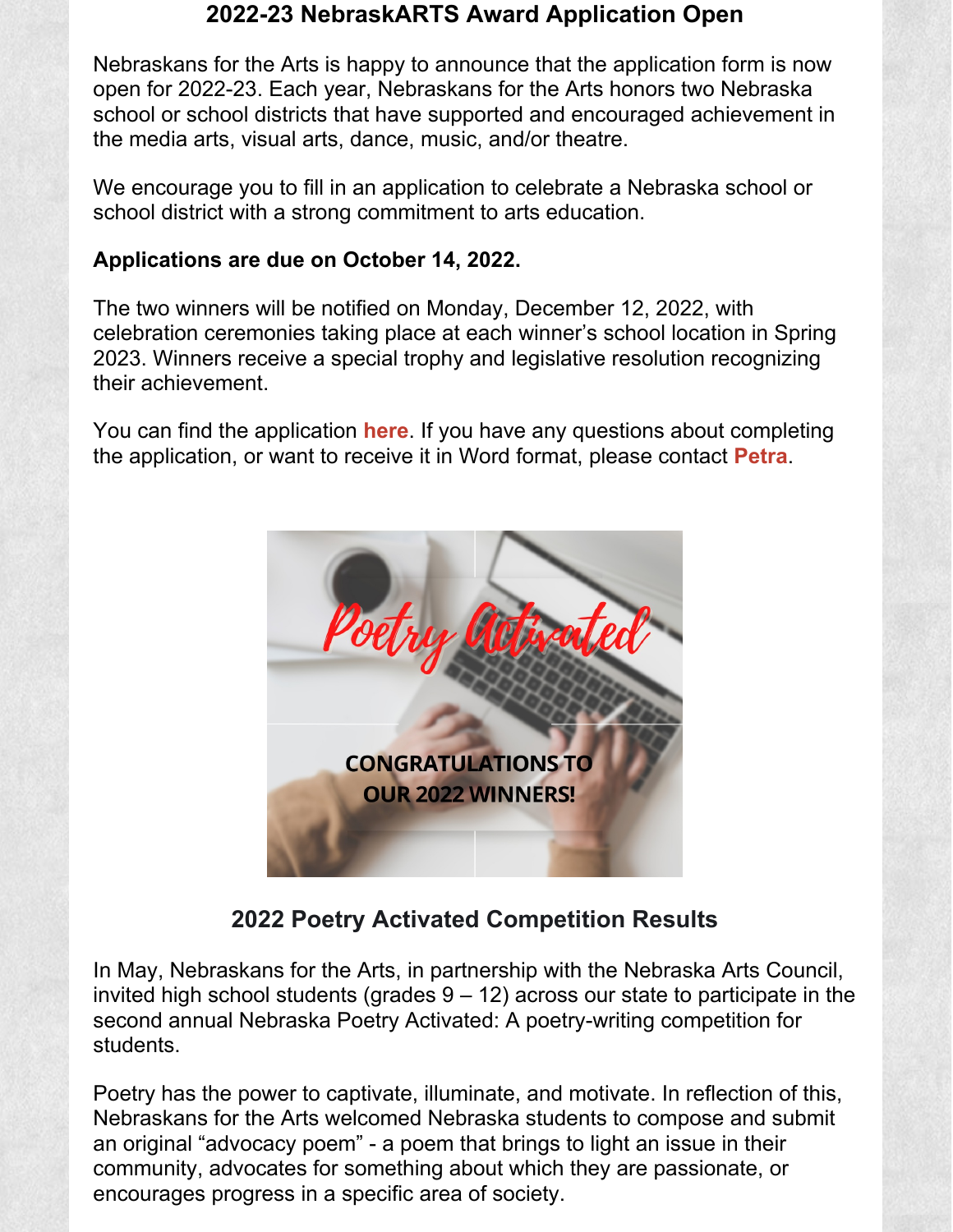We are excited to announce the winners in the 2022 Nebraska Poetry Activated competition:

**1st place (prize: \$200)**

Aliyah American Horse, Gordon-Rushville High School *Shed No Tears, Unci*

**2nd place (prize: \$100)** Max Veasman, Skutt Catholic High School *... and they call her canvas*

**3rd place (prize: \$50)** Sophia Doyle, Callaway High School *The Wounds We Have Caused*

### **Finalists**

Kenzie Mattox, Lincoln Southwest High School *Sixteen Going on Nineteen*

Devin Konicek, Burwell High School *The Unknown*

These poems will be compiled into a mini booklet and sent to the winning students this summer. Congratulations, students!

We also want to extend a warm thank you to our judges: Jeevan Narney Zedeka Poindexter Ann Quinlan

Find out more about Poetry Activated **[here](https://www.nebraskansforthearts.org/programs/poetry-out-loud/nebraska-poetry-activated-competition/)**!

## **Join Nebraskans for the Arts Today! Memberships start at \$25/year!**

If you are not yet a member of Nebraskans for the Arts, now is a great time to change that! Individual memberships start at \$25/year. Memberships support NFTA advocacy and activities.

To become a member, visit our website **[here](https://www.nebraskansforthearts.org/membership/)**.



## **[Nebraskans](https://www.nebraskansforthearts.org/) for the Arts**

1004 Farnam St., Plaza Level Omaha, NE 68102 402.817.8176

**[Contact](http://info@nebraskansforthearts.org)**